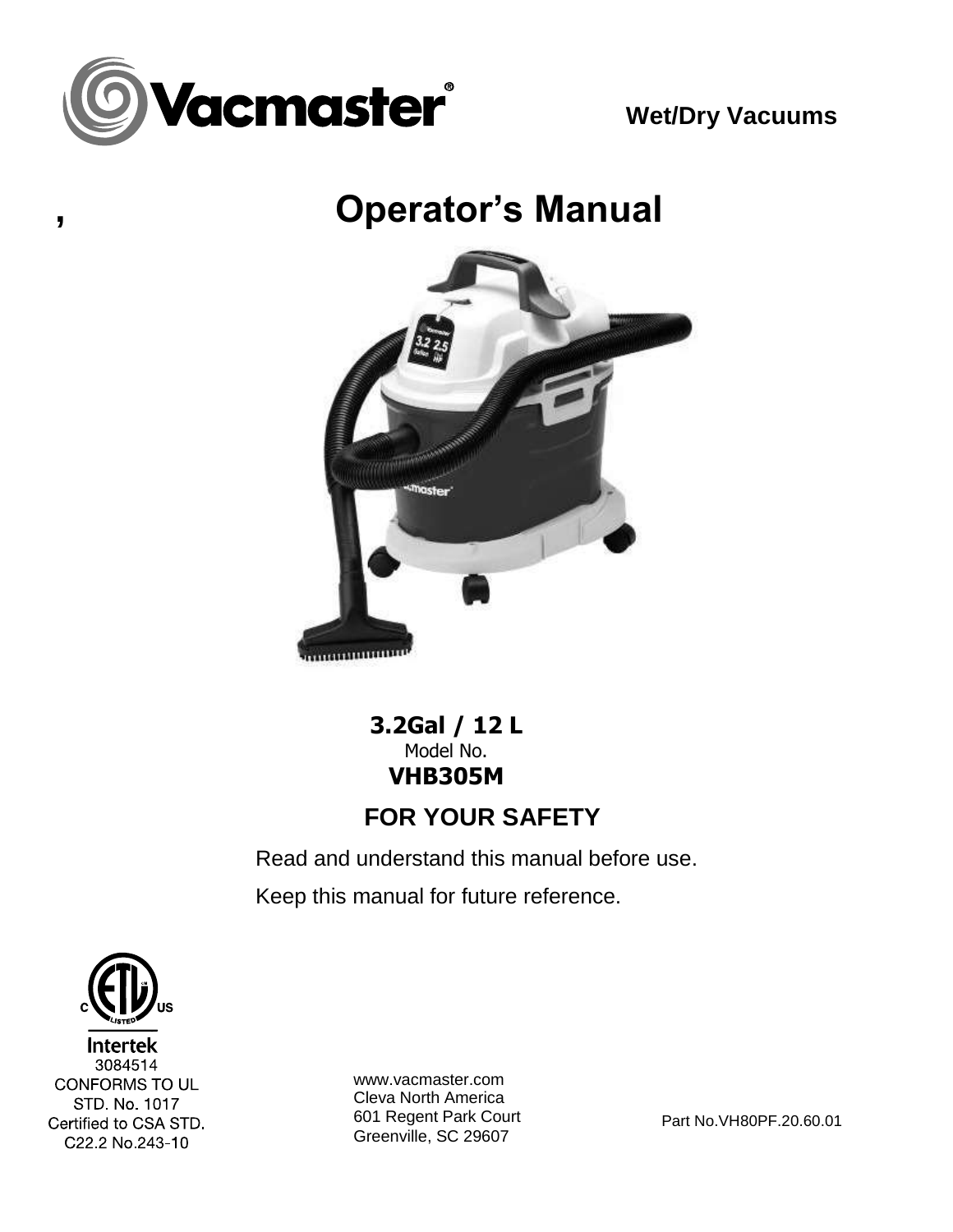### **TABLE OF CONTENTS**

#### **SECTION Page**

| 6   |  |
|-----|--|
|     |  |
|     |  |
| 9   |  |
| - 9 |  |
| 10  |  |
| 10  |  |
| 11  |  |
| 12  |  |

**Thank you for purchasing this Vacmaster® wet/dry vacuum cleaner. Feel confident that with Vacmaster® you are obtaining a high quality product engineered for optimal performance. This vacuum is capable of picking up liquids and dry materials.** 

#### **FOR YOUR SAFETY: CAREFULLY READ AND UNDERSTAND ALL INSTRUCTIONS**

### **WARRANTY**

We take pride in producing a high quality, durable product. This Vacmaster**®** product carries a limited two (2) year warranty against defects in workmanship and materials from date of purchase under normal household use. If product is to be used for commercial, industrial or rental use, a 90 day limited warranty will apply. Warranty does not apply to defects due to direct or indirect abuse, negligence, misuse, accidents, repairs or alterations and lack of maintenance. Please keep your receipt as proof of purchase. This warranty gives you specific legal rights, and you may have other rights, which vary from state to state. For product service call Customer Service at (866) 384-8432.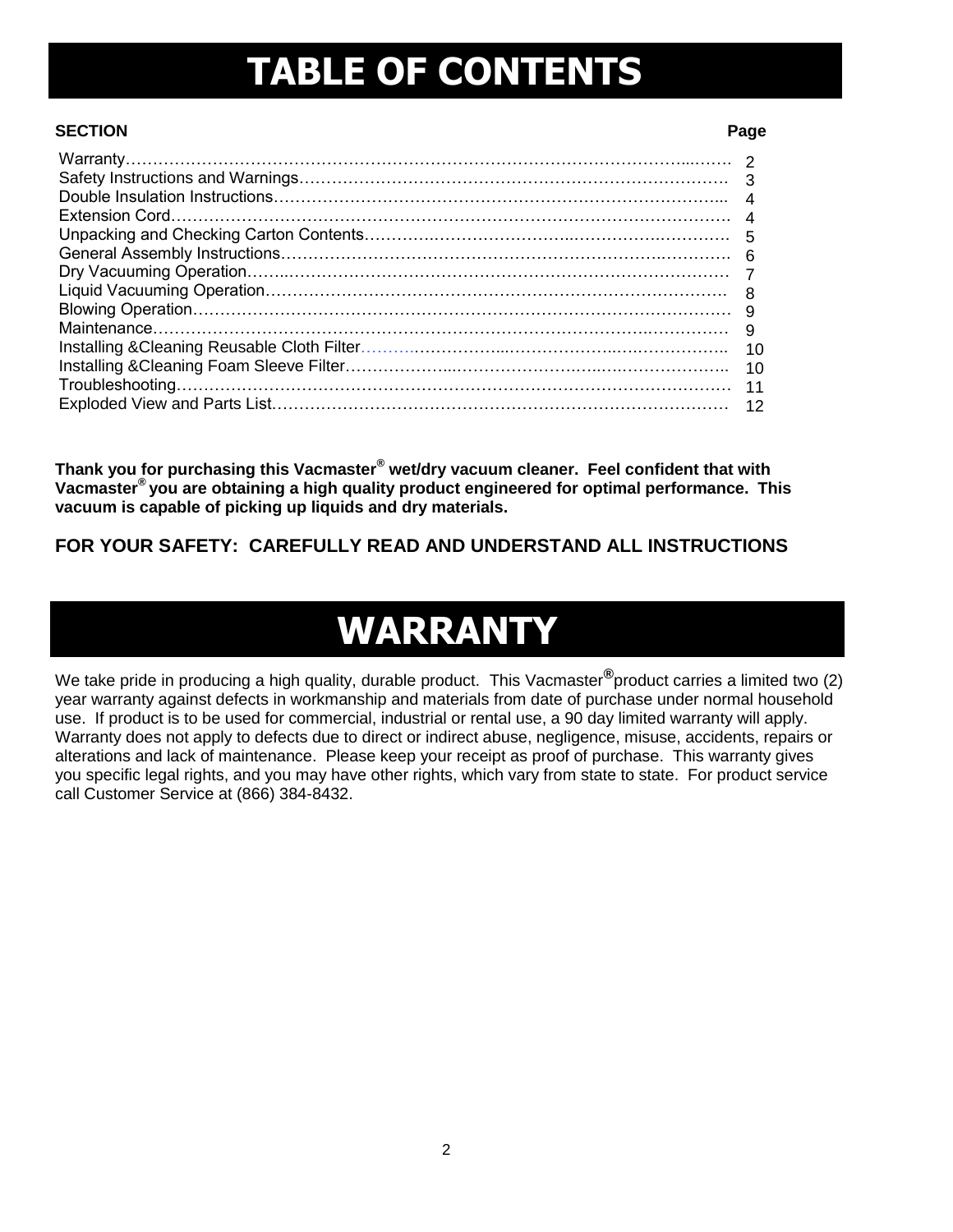# **SAFETY INSTRUCTIONS & WARNINGS**

# **IMPORTANT SAFETY INSTRUCTIONS**

#### **READ AND UNDERSTAND ALL INSTRUCTIONS BEFORE USING THIS VACUUM.**

Read and understand this owner's manual and all labels on the Wet/Dry Vacuum cleaner before operating. Safety is a combination of common sense, staying alert and knowing how your vacuum works. Use this Wet/Dry Vac only as described in this manual.

### Household Type **SAVE THIS MANUAL FOR FUTURE REFERENCE.**

**When using an electrical appliance, basic precautions should always be followed including the following:**

# **WARNING: TO REDUCE THE RISK OF FIRE, ELECTRIC SHOCK OR INJURY:**

- Do not run vac unattended.
- Do not vacuum, or use this Wet/Dry Vac near flammable liquids, gases, or explosive vapors like gasoline or other fuels, lighter fluids, cleaners, oil-based paints, natural gas, hydrogen, or explosive dusts like coal dust, magnesium dust, grain dust, or gun power. Sparks inside the motor can ignite flammable vapors or dust.
- Do not vacuum anything that is burning or smoking, such as cigarettes, matches, or hot ashes.
- Keep cord away from heated surfaces.
- Do not expose to rain. Store indoors.
- Do not unplug by pulling on cord. To unplug, grasp the plug, not the cord.
- Do not use with damaged cord, plug or other parts.
- If appliance is not working as it should, has been dropped, damaged, left outdoors, or dropped into water, return it to a service center.
- Do not pull or carry by cord, use cord as handle, close a door on cord, or pull cord around sharp edges or corners.
- Do not run Wet/Dry Vac over cord.
- Do not handle plug or the Wet/Dry Vac with wet hands.
- To reduce the risk of health hazards from vapors or dusts, do not vacuum toxic materials.
- Do not use or store near hazardous materials.
- Do not use this Wet/Dry Vac with a torn filter or without the filter installed except when vacuuming liquids as described in the operation section of this manual.
- Do not allow to be used as a toy. Close attention is necessary when used by or near children.
- To reduce the risk of injury from accidental starting, unplug power cord before changing or cleaning filter.
- Do not leave Wet/Dry Vac unattended when plugged in. Unplug from outlet when not in use and before servicing.
- Turn off Wet/Dry Vac before unplugging.
- Do not put any object into ventilation openings. Do not vacuum with any ventilation openings blocked; keep free of dust, lint, hair or anything that may reduce air flow.
- Keep hair, loose clothing, fingers, and all parts of body away from openings and moving parts.
- To reduce the risk of falls, use extra care when cleaning on stairs.

#### **When using as blower:**

- Direct air discharge only at work area.
- Do not use Wet/Dry Vac as a sprayer.
- Do not direct air at bystanders.
- Keep children away when blowing.
- Wear safety goggles.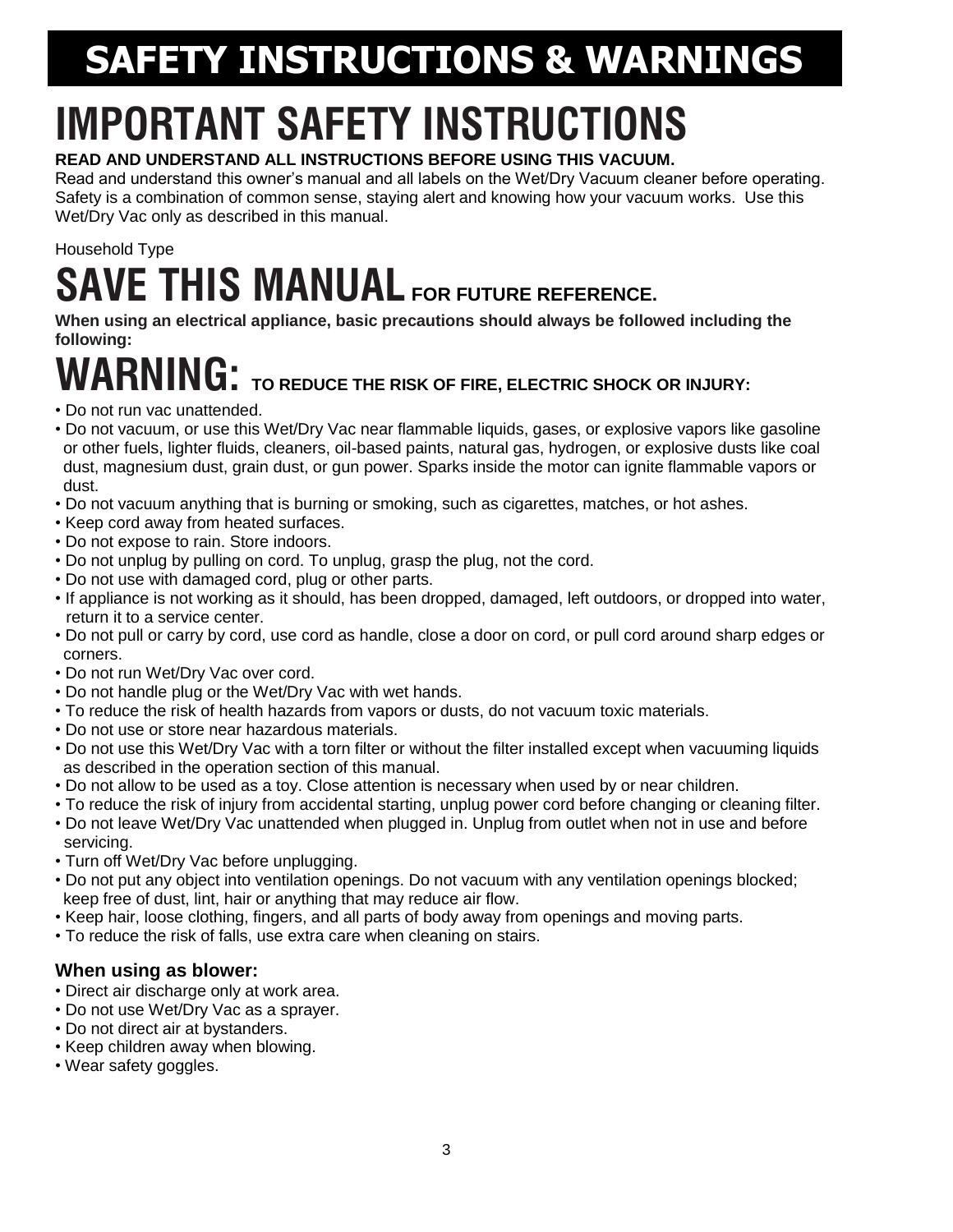### **DOUBLE INSULATION INSTRUCTIONS**

This Wet/Dry Vac is double-insulated, eliminating the need for a separate grounding system. Use only identical replacements parts. Read the instructions for Servicing Double-Insulated Wet/Dry Vacs before servicing. Use this Wet/Dry Vac as described in this manual.

Observe the following warnings that appear on the motor housing of your Wet/Dry Vac.



**DOUBLE INSULATED - GROUNDING NOT REQUIRED - WHEN SERVICING USE ONLY IDENTICAL REPLACEMENT PARTS.**

**WARNING: TO REDUCE THE RISK OF ELECTRIC SHOCK-DO NOT EXPOSE TO RAIN. STORE INDOORS.**

**WARNING: FOR YOUR OWN SAFETY, READ AND UNDERSTAND OPERATOR'S MANUAL. DO NOT RUN UNATTENDED. DO NOT PICK UP HOT ASHES, COALS, TOXIC, FLAMMABLE OR OTHER HAZARDOUS MATERIALS, DO NOT USE AROUND EXPLOSIVE LIQUIDS OR VAPORS.**

#### **CAUTION:**

• Do not vacuum drywall dust or fireplace soot or ash with standard Wet/Dry filter. This type of dust is very fine which may not be captured by the filter and cause damage to motor. When vacuuming fine dust use a fine dust filter (sold separately).

**WARNING:SERVICING OF DOUBLE-INSULATED WET/DRY VACUUM WITH A DOUBLE-INSULATED WET/DRY VACUUM, TWO SYSTEMS OF INSULATION ARE PROVIDED INSTEAD OF GROUNDING. NO GROUNDING MEANS IS PROVIDED ON A DOUBLE-INSULATED APPLIANCE, NOR SHOULD A MEANS FOR GROUNDING BE ADDED. SERVICING A DOUBLE INSULATED WET/DRY VACUUM REQUIRES EXTREME CARE AND KNOWLEDGE OF THE SYSTEM, AND SHOULD BE DONE ONLY BY QUALIFIED SERVICE PERSONNEL. REPLACEMENT PARTS FOR A DOUBLE-INSULATED WET/DRY VACUUM MUST BE IDENTICAL TO THE PARTS THEY REPLACE. YOUR DOUBLE-INSULATED WET/DRY VAC IS MARKED WITH THE WORDS 'DOUBLE INSULATED' AND THE SYMBOL (SQUARE WITHIN A SQUARE) MAY ALSO BE MARKED ON THE APPLIANCE.**

• To reduce the risk of electric shock-unplug before cleaning or servicing.

• DO NOT use without filters in place.

**CAUTION: TO REDUCE THE RISK OF INJURY FROM MOVING PARTS- UNPLUG BEFORE SERVICING.**

### **EXTENSION CORDS**

When using an extension cord with your Wet/Dry Vac refer to the following table to determine the required A.W.G. wire size. Before using the cleaner make sure the power cord and extension cord are in good working conditions. Make repairs or replacements before using the vacuum cleaner. Only use extension cords that are rated for outdoor use.

|           | Length of Extension Cord |              |                 |             |  |
|-----------|--------------------------|--------------|-----------------|-------------|--|
|           | 25 Feet                  | 50 Feet      | 100 Feet        | 150 Feet    |  |
| 110V-120V | 7.5 Meters               | 15.25 Meters | 30.5 Meters     | 45.7 Meters |  |
| Amps      | A.W.G Wire Size          |              |                 |             |  |
| $0-6$     | 18                       | 16           | 16              | 14          |  |
| $7 - 10$  | 18                       | 16           | 14              | 12          |  |
| $11 - 12$ | 16                       | 16           | 14              | 12          |  |
| $13 - 16$ | 14                       | 12           | Not recommended |             |  |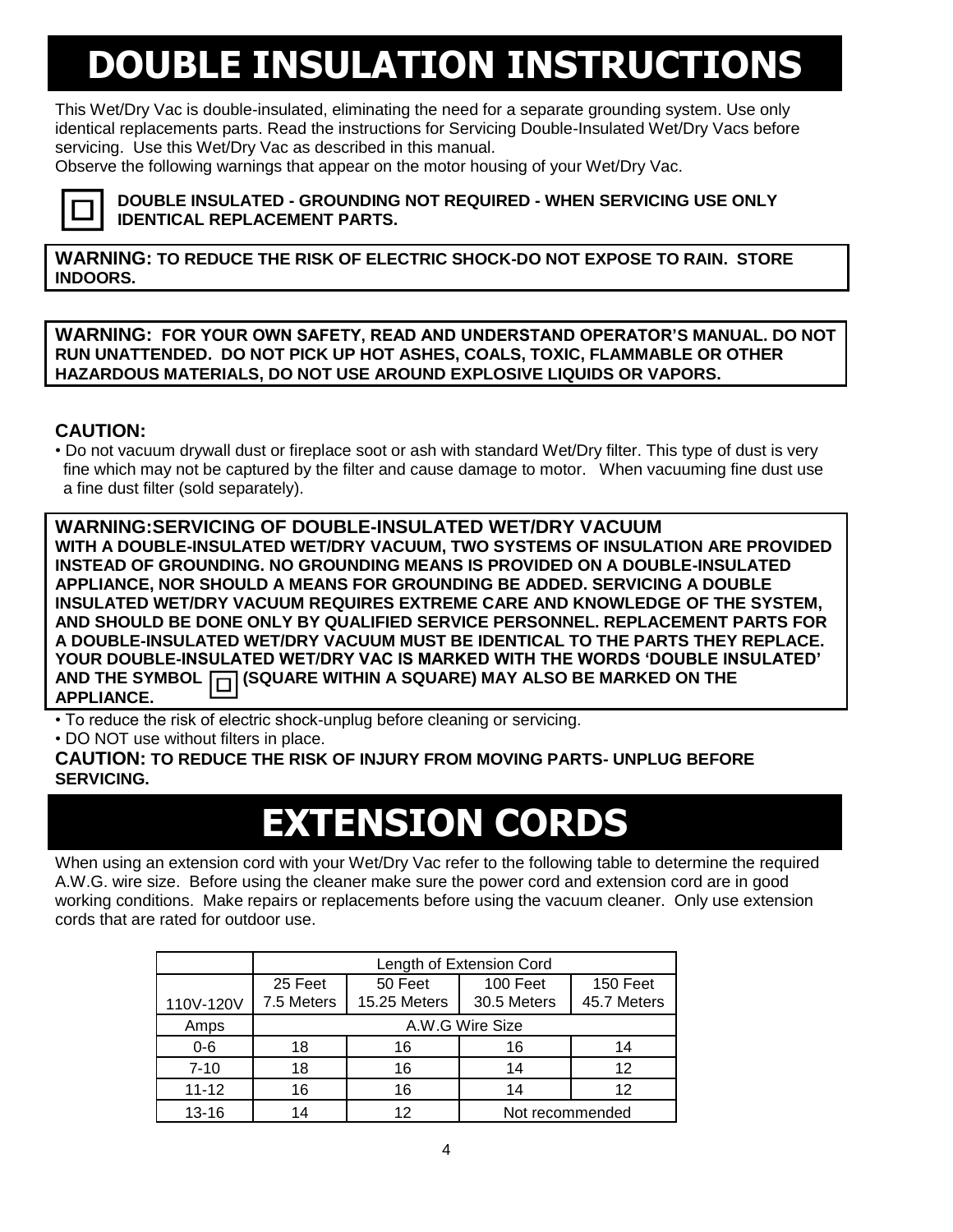### **UNPACKING AND CHECKING CARTON CONTENTS**



**Remove entire contents of carton. Check each item against the carton contents.**

#### **Carton Contents List**

| Key | Description  Qty      |     |
|-----|-----------------------|-----|
| А   |                       |     |
| B   |                       |     |
| C   |                       |     |
| D   |                       |     |
| E   |                       |     |
| F   |                       |     |
| G   |                       |     |
| н   |                       |     |
|     | Round Dust Brush      |     |
| J   | 6 Screws (Bag)        | - 1 |
| κ   |                       |     |
| L   | Foam Sleeve Filter    |     |
| м   | Reusable Cloth Filter |     |
| N   | Operator's Manual     |     |
| O   | Wall Mounting Support |     |
|     |                       |     |

#### **NOTE: The hose and accessories for this vacuum are 1.25 inch (3.18 cm) diameter.**

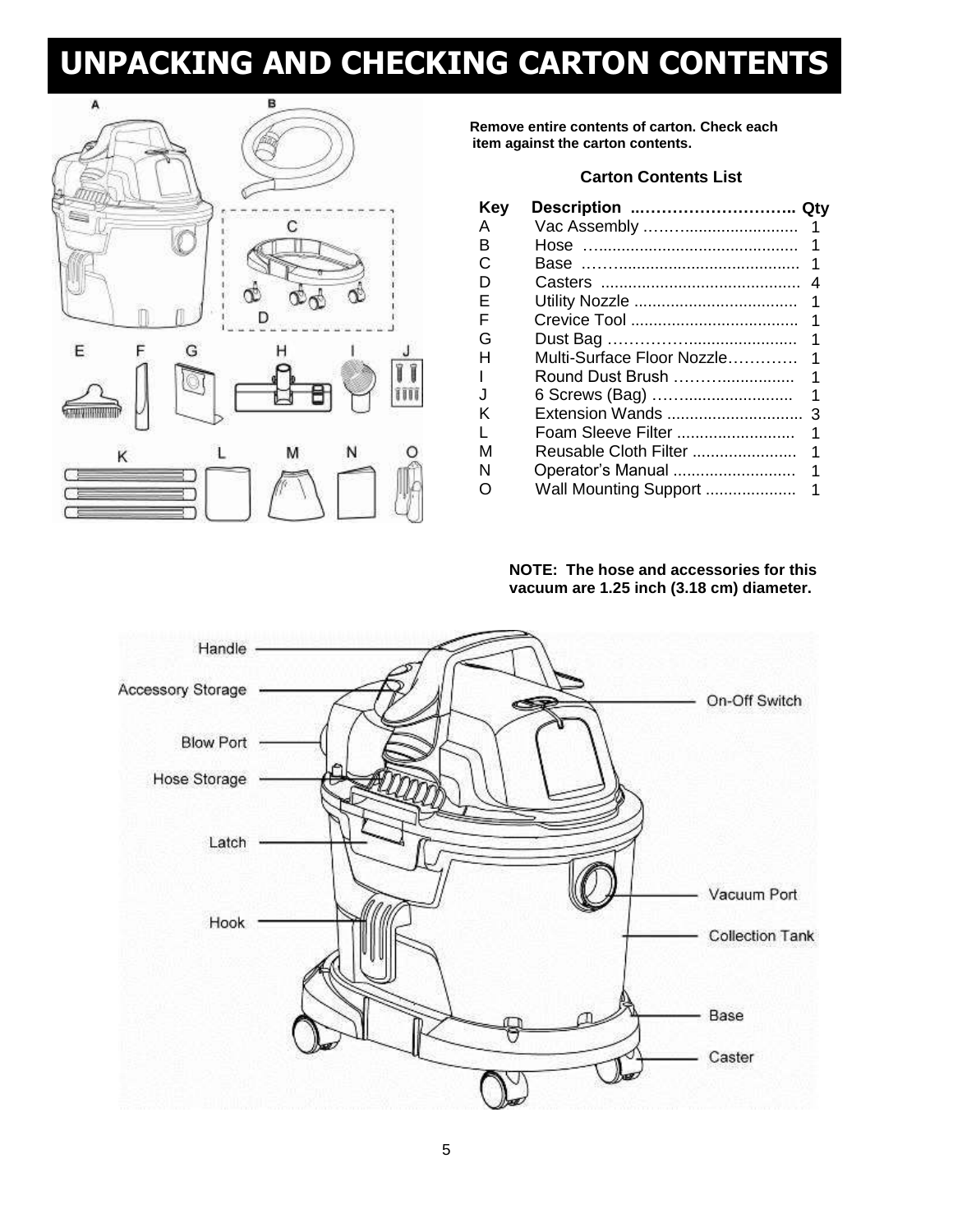### **GENERAL ASSEMBLY INSTRUCTIONS**

A Philips head screwdriver is required.



**WARNING:DO NOT PLUG IN POWER CORD TO POWER OUTLET. MAKE SURE PLUG IS DISCONNECTED BEFORE ASSEMBLING THE WET/DRY VAC.**

#### **UNPACKING YOUR WET/DRY VACUUM & GENERAL ASSEMBLY**

- 1. Verify that the power cord is disconnected from the outlet. (fig.1)
- 2. Undo the latches. (fig.2)
- 3. Lift the power head off the collection tank. (fig.3)
- 4. Remove the contents from inside the collection tank, make sure you have all contents as listed on page 5. (fig.4)
- 5. For dry vacuum cleaning, install the supplied reusable cloth filter. (fig. 5) See page 10 for filter installation.
- 6. Optional, for improved dust filtration, fit collection bag onto the tank. Fit the flange onto the inlet stub, taking care not to damage the bag. (fig.6)
- 7. For wet vacuum cleaning, install the supplied foam filter. (fig. 7) See page 10 for filter installation.
- 8. Insert the casters into the respective sockets on the bottom of the base. Apply pressure until castors snap into place. (fig.8)
- 9. Turn the collection tank upside down and fit the base assembly onto the tank. Secure the base to the tank with the supplied screws. Verify that the base is assembled correctly. Do not over-tighten screw. (fig.9)
- 10. Place the power head back on the collection tank, aligning the top section with the latches, and snap into place. (fig.10 & 11)
- 11. Insert the larger end of the hose into the desired port. (fig.12)
- 12. Choose the desired accessories and insert onto the end of the hose. (fig.13)

#### **For your convenience this vacuum comes with a wall mounting support for storage. IMPORTANT!**

Do not mount the rack over 5 feet from the floor.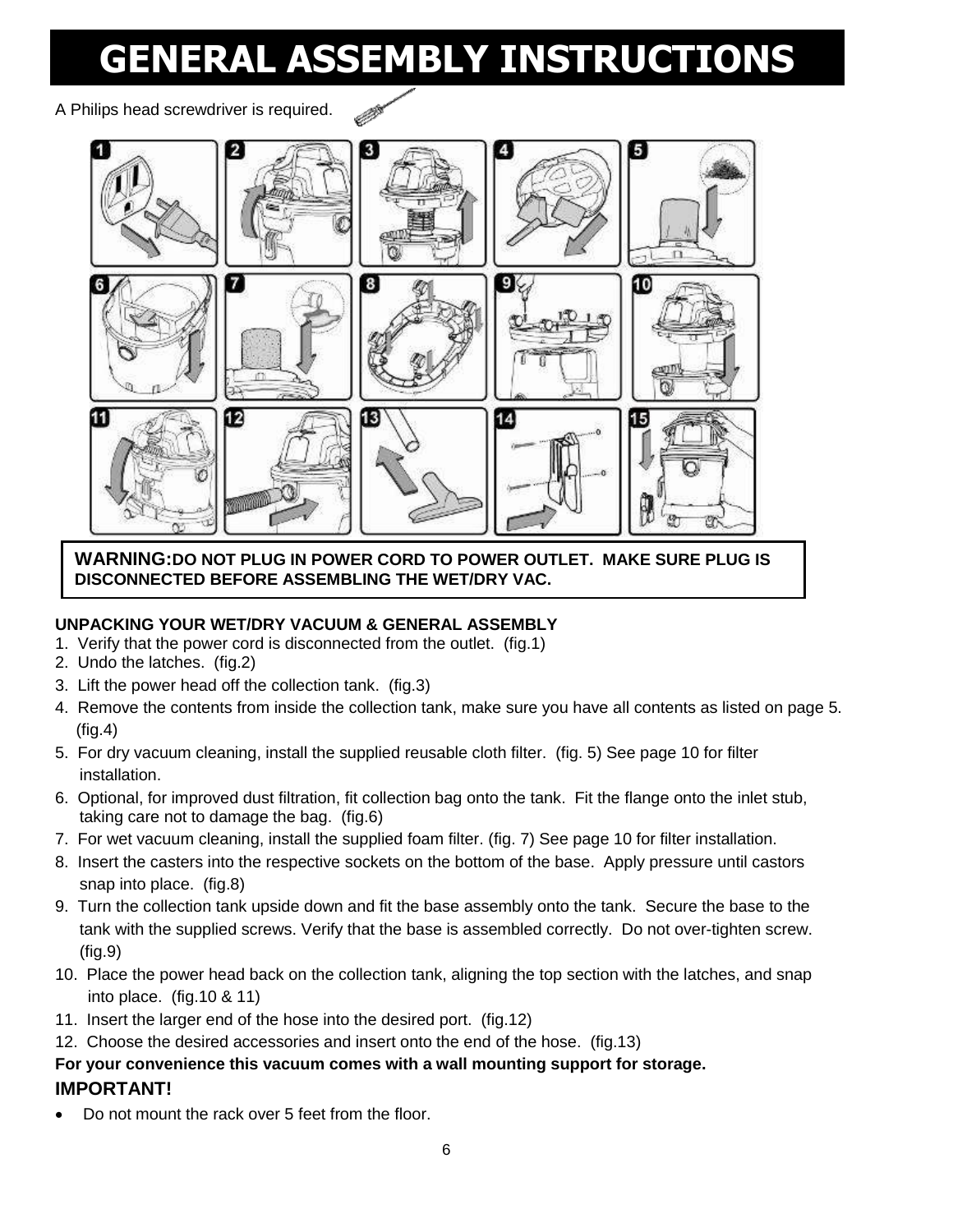- Do not screw the rack to drywall only. Secure the screws to a stud.
- Do not hang from or sit on the vacuum when on mounting rack.
- 13. Align the two screw holes so that they are over a stud and secure the mounting support to the wall stud, as shown, with the two screws provided. (fig.14)
- 14. Place the wet and dry vacuum cleaner into the support. (fig.15)

#### **POLARIZED PLUG**

To reduce the risk of electrical shock, this appliance has a double polarized plug (one with the blade wider than the other). This plug will fit in a polarized outlet only one way. If the plug does not fit fully in the outlet, reverse the plug. If it still does not fit, contact a qualified electrician to install the proper outlet. Do not change the plug in any way. Double insulation  $\Box$  eliminates the need for the three wire grounded power cord and grounded power supply system.

### **DRY VACUUM OPERATION**









#### **DRY VACUUMING**

**WARNING: BE SURE TO READ, UNDERSTAND, AND APPLY INFORMATION, ENTITLED 'SAFETY INSTRUCTIONS & WARNINGS'. DO NOT VACUUM IN AREAS WITH FLAMMABLE GASES, VAPORS, OR EXPLOSIVE DUSTS IN THE AIR. FLAMMABLE GASES OR VAPORS INCLUDE BUT ARE NOT LIMITED TO; LIGHTER FLUID, SOLVENT TYPE CLEANERS, OIL-BASE PAINTS, GASOLINE, ALCOHOL OR AEROSOL SPRAYS. EXPLOSIVE DUSTS INCLUDE BUT ARE NOT LIMITED TO; COAL, MAGNESIUM, GRAIN OR GUN POWDER. TO REDUCE THE RISK OF HEALTH HAZARDS FROM VAPORS OR DUST, DO NOT VACUUM TOXIC MATERIALS.**

- 1. Verify that the power cord is disconnected from the outlet. (fig.1)
- 2. In order to prepare your vacuum for dry vacuuming, make sure the filter is completely covering the filter cage against the power head. (fig.2 & 3)(Your Wet/Dry Vac comes with the reusable cloth filter preinstalled, if not, see page 10 for installation instructions.)
- 3. Place the dust bag to the vacuum port inside the tank, and press to make sure the dust bag is well assembled. (fig.4)
- 4. Place the power head section back on the collection tank, and secure it in place using the latches. (fig.5)

#### **OPERATING INSTRUCTIONS: DRY VACUUMING**

- 5. Insert the larger end of the hose into the vacuum port on the tank. Push the required attachment onto the free end of the hose or extension. (fig.6)
- 6. Plug in the power cord into the outlet. (fig.7)
- 7. Turn the motor on by flipping the switch to the 'I' ON position and begin vacuuming. (fig.8)
- 8. Once you have completed vacuuming, flip the switch to the 'O' OFF position and unplug the power cord from the outlet.

### $O = OFF$   $I = ON$

**DO NOT USE THE REUSABLE CLOTH FILTER FOR LIQUID VACUUMING. DO NOT USE COLLECTION BAG FOR LIQUID VACUUMING.**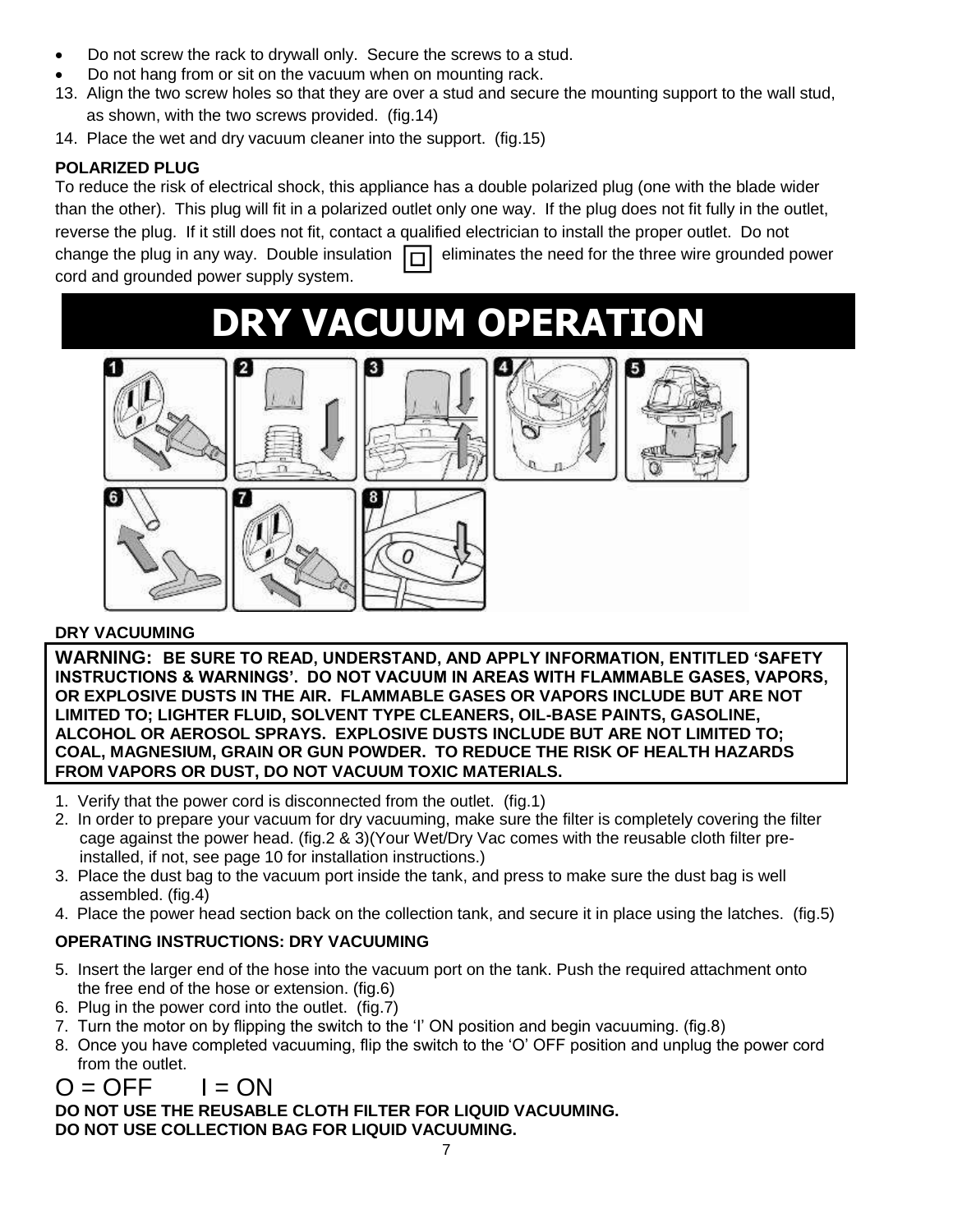## **LIQUID VACUUM OPERATION**



#### **LIQUID VACUUMING**

**WARNING: BE SURE TO READ, UNDERSTAND, AND APPLY INFORMATION, ENTITLED 'SAFETY INSTRUCTIONS & WARNINGS'. DO NOT VACUUM IN AREAS WITH FLAMMABLE GASES, VAPORS, OR EXPLOSIVE DUSTS IN THE AIR. FLAMMABLE GASES OR VAPORS INCLUDE BUT ARE NOT LIMITED TO; LIGHTER FLUID, SOLVENT TYPE CLEANERS, OIL-BASE PAINTS, GASOLINE, ALCOHOL OR AEROSOL SPRAYS. EXPLOSIVE DUSTS INCLUDE BUT ARE NOT LIMITED TO; COAL, MAGNESIUM, GRAIN OR GUN POWDER. TO REDUCE THE RISK OF HEALTH HAZARDS FROM VAPORS OR DUST, DO NOT VACUUM TOXIC MATERIALS.**

**WARNING: DO NOT PLUG IN POWER CORD TO POWER OUTLET. MAKE SURE PLUG IS DISCONNECTED BEFORE CHANGING THE FILTERS.**

- 1. Verify that the power cord is disconnected from the outlet. (fig.1)
- 2. Remove reusable cloth filter, then carefully install the foam sleeve filter over the filter cage and place the power head back on the collection tank. (fig. 2, 3 & 4) See filter installing instructions on page 10.

#### **DO NOT USE THE REUSABLE CLOTH FILTER FOR LIQUID VACUUMING. DO NOT USE COLLECTION BAG FOR LIQUID VACUUMING.**

#### **OPERATING INSTRUCTIONS – WET VACUUMING**

- 3. Fit the desired nozzle to the vacuum hose. (fig. 5)
- 4. Verify that the switch is in the 'O' OFF position before plugging the power cord into the outlet. (fig. 6)
- 5. Turn the motor on by flipping the switch to the 'I' ON position. (fig.7)
- 6. After use, empty the collection tank, clean and dry the inside and outside before storage.

**IMPORTANT!** When vacuuming large quantities of liquids, do not immerse the nozzle completely in the liquid; leave a gap at the tip of the nozzle opening to allow air inflow. The machine is fitted with a float valve that stops the suction action when the collection tank reaches its maximum capacity. You will notice an increase in motor speed. When this happens, turn off the machine, disconnect from power supply, and drain the liquid into a suitable receptacle or drain. To continue vacuuming, refit the power head to the collection tank. After wet vacuuming, turn the machine off and remove plug from power supply. Empty the collection tank, clean and dry the inside and outside before storage.

**REMEMBER!** The foam filter must be removed after wet vacuuming, and a reusable cloth filter must be installed before dry vacuuming again.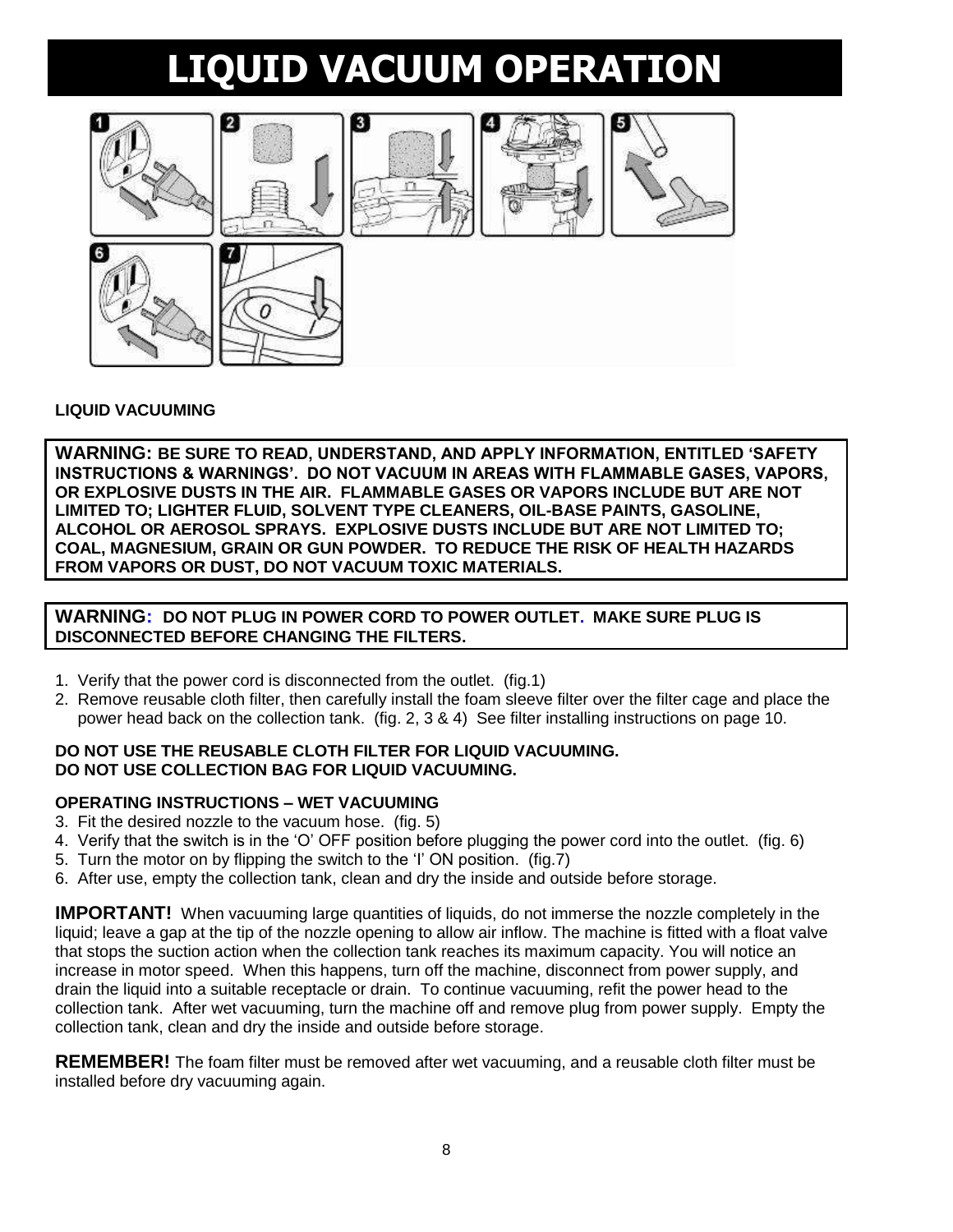## **BLOWING OPERATION**











This Wet/Dry Vac has blowing capabilities only when the hose is inserted into the blowing port. To use the blower feature follow the instructions listed.

**WARNING: ALWAYS WEAR SAFETY GOGGLES COMPLYING WITH ANSI Z87.1 (OR IN CANADA, CSAZ94.3) BEFORE USING BLOWER.**

**WARNING: KEEP BYSTANDERS CLEAR FROM BLOWING DEBRIS.**

#### **WARNING: WEAR A DUST MASK IF BLOWING CREATES DUST THAT MIGHT BE INHALED.**

- 1. Verify that the power cord is disconnected from the outlet. (fig.1)
- 2. Make sure the collection tank is empty before using as a blower.
- 3. Remove hose from the vacuum port.
- 4. Insert the larger end of the hose into the blowing port on the backside of the power head and push in tightly. (fig. 2)
- 5. Fit the desired attachment to the hose. (fig. 3)
- 6. Ensure the power switch is turned to the 'O" OFF position and plug into the power supply. (fig. 4)
- 7. Before turning on the vac, firmly hold loose end of the hose. Turn the motor on by flipping the switch to the 'I' ON position. (fig. 5)

### **MAINTENANCE**









- 1. Verify that the power cord is disconnected from the outlet. (fig.1)
- 2. Disconnect the hose from the vacuum. (fig.2)
- 3. Undo the latches and remove the power head from the collection tank. (fig. 3)
- 4. Clear all dirt or debris from the collection tank and hose. (fig.4)
- 5. Clean or replace the filters. (fig.5)
- 6. Check the hose, attachments, and power cord to verify that they have not been damaged.

**IMPORTANT!** Clean or change the dust filter regularly for best performance. **ALWAYS USE DUST**  FILTER FOR DRY VACUUMING. If the machine is used with out the dust filter, the motor will burn out and the warranty will be voided. Always keep spare filters on-hand.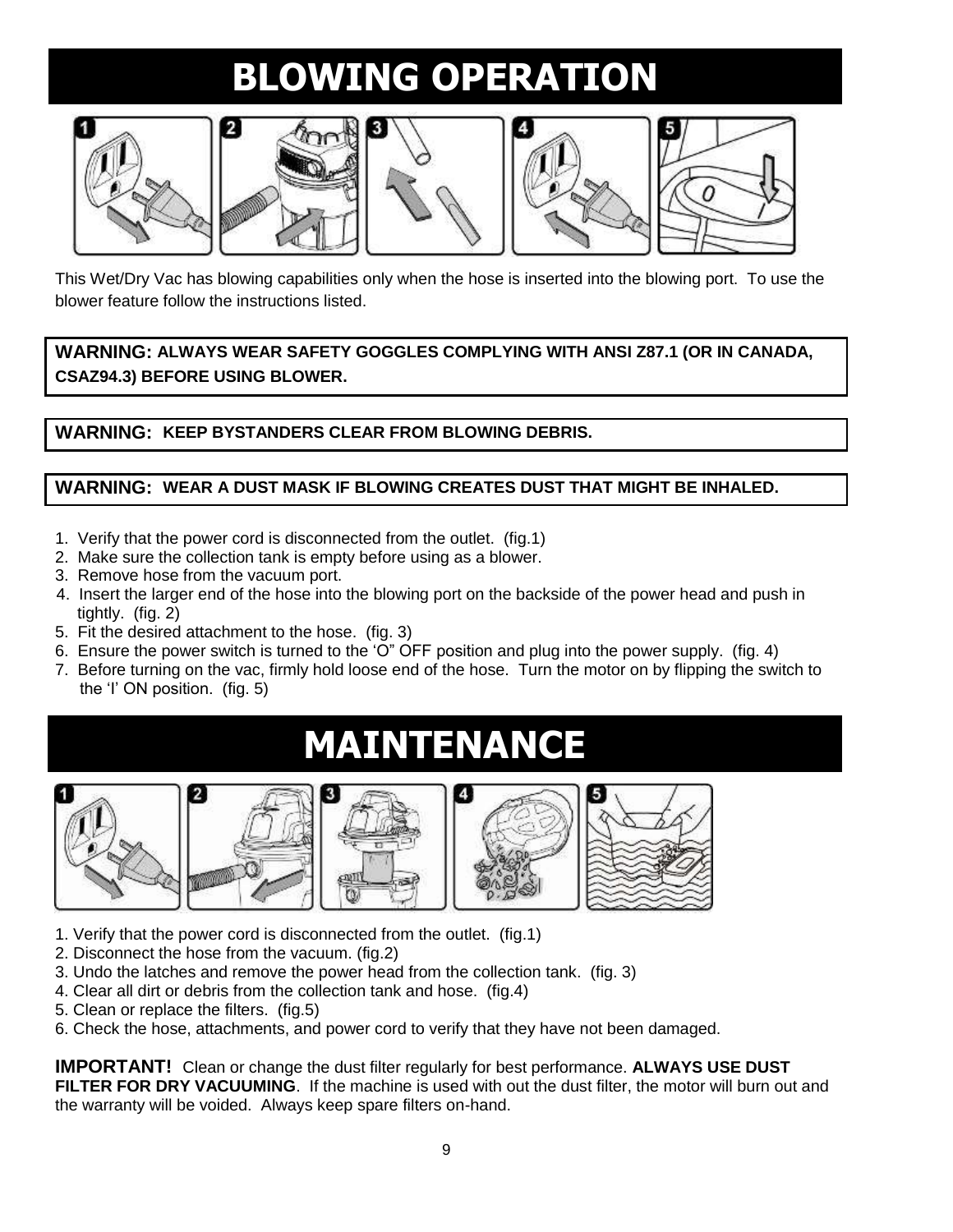**NOTICE!** The filter included is made of high quality material designed to stop small dust particles. The filter should be used for dry pick-up only. A dry filter is necessary to pick up dust. If the dust filter is wet, it will clog quickly and be very difficult to clean. Handle the filter carefully when removing it for cleaning and replacing it. Check the filters for tears or small holes, a small hole can let dust pass through and out of the cleaner. Do not use a filter with holes or tears. If a hole or tear is found, replace the filter immediately.

**WARNING:ALWAYS DISCONNECT THE PLUG FROM THE POWER OUTLET BEFORE REMOVING THE POWER HEAD FROM COLLECTION TANK.**

### **INSTALLING & CLEANING REUSABLE CLOTH FILTER**







#### **Installing Reusable Cloth Filter**

- 1. Verify that the power cord is disconnected from the outlet. (fig.1)
- 2. Remove power head and place in upside down position.
- 3. Slide reusable cloth filter down over the filter cage making sure the whole cage is covered. (fig.2 & 3)
- 4. Replace the power head on to the collection tank.

#### **Removing and Cleaning Reusable Cloth Filter**

- 1. With the removed power head in the upside down position.
- 2. Carefully remove the reusable cloth filter from the filter cage. (fig. 4) Clean the filter by gently tapping or brushing dirt off. Cleaning should **not** be done indoors in living areas.
- 3. Use a mild soap and water solution to wash reusable cloth filter and rinse with clean water. (fig. 5)
- 4. Allow the wet filter to air dry for 24 hours before installing onto the filter cage.

### **INSTALLING & CLEANING FOAM SLEEVE FILTER**



#### **Installing Foam Sleeve Filter**

- 1. Verify that the power cord is disconnected from the outlet. (fig.1)
- 2. Remove power head and place in upside down position. Follow instructions to remove cloth filter.
- 3. Carefully slide foam sleeve filter down over the filter cage making sure the whole cage is covered. (fig. 2 & 3)
- 4. Replace the power head onto the collection tank.

#### **Cleaning Foam Sleeve Filter**

- 1. With the removed power head in the upside down position, carefully remove foam sleeve filter. (fig. 4)
- 2. Use a mild soap and water solution to wash foam sleeve filter and rinse with clean water. (fig. 5)
- 3. Allow filter to air dry before installing and using again.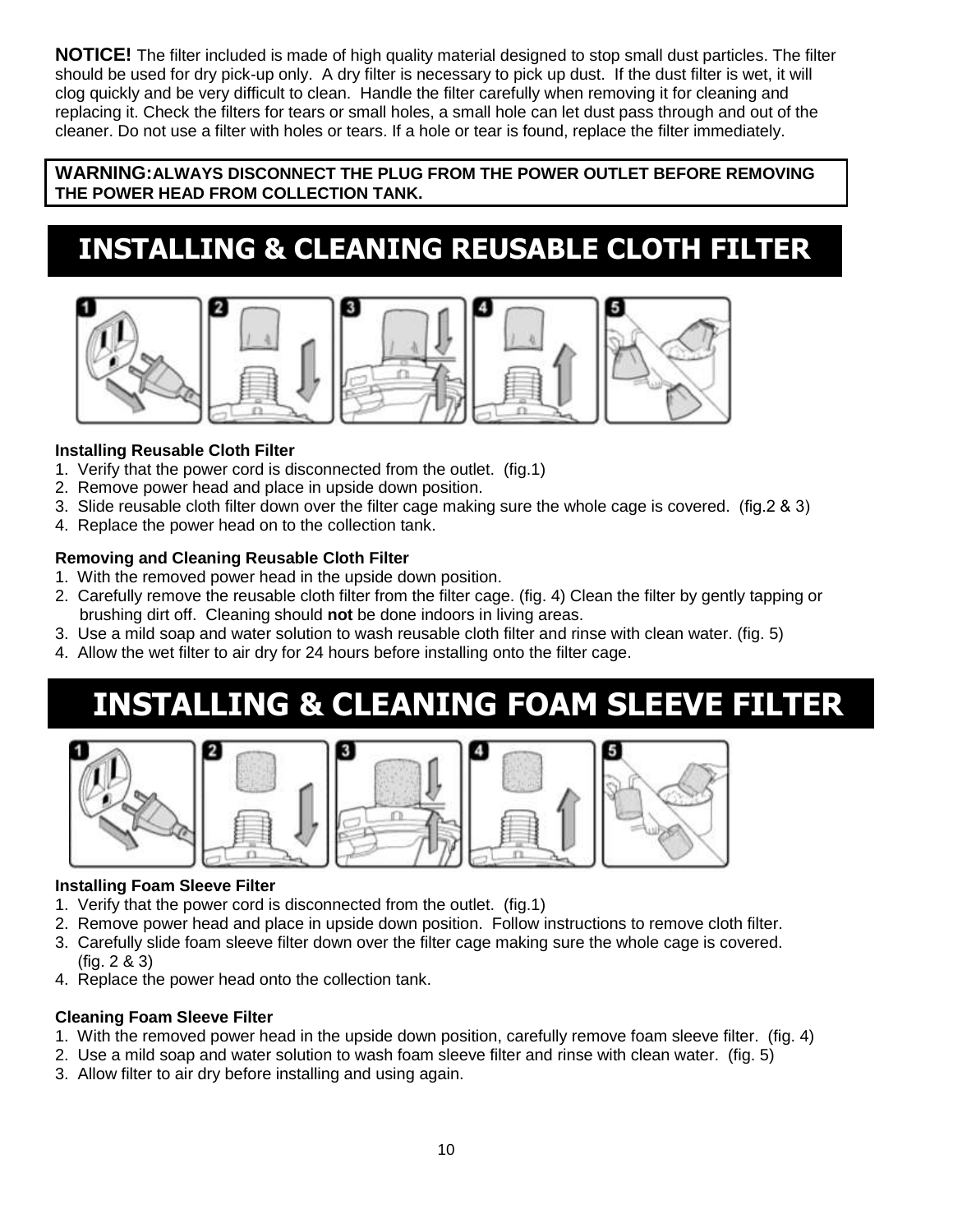### **TROUBLESHOOTING**

### **WARNING:TO REDUCE THE RISK OF ELECTRIC SHOCK-UNPLUG BEFORE TROUBLESHOOTING.**

| Symptom                      | <b>Possible Causes</b>                     | <b>Corrective Action</b>              |
|------------------------------|--------------------------------------------|---------------------------------------|
| Vacuum will not operate      | 1) No power supply.                        | 1) Check power supply – cord,         |
|                              |                                            | breakers, fuses.                      |
|                              | 2) Faulty power cord.                      | 2) Unplug and check the power         |
|                              |                                            | cord. If damaged, have it repaired    |
|                              |                                            | by a professional.                    |
|                              | 3) Collection tank full.                   | 3) Empty collection tank.             |
| Dust comes from motor cover. | 1) The reusable cloth filter is missing or | 1) Attach or replace the reusable     |
|                              | damaged.                                   | cloth filter.                         |
| Reduced efficiency and       | 1) There is a blockage in the nozzle,      | 1) Check nozzle, hose and inlets      |
| motor/speed vibration.       | hose, or the vacuum inlets. Or the dust    | for blockage. Take off the filter and |
|                              | filter is blocked by fine dust.            | clean it. Or install new filter.      |